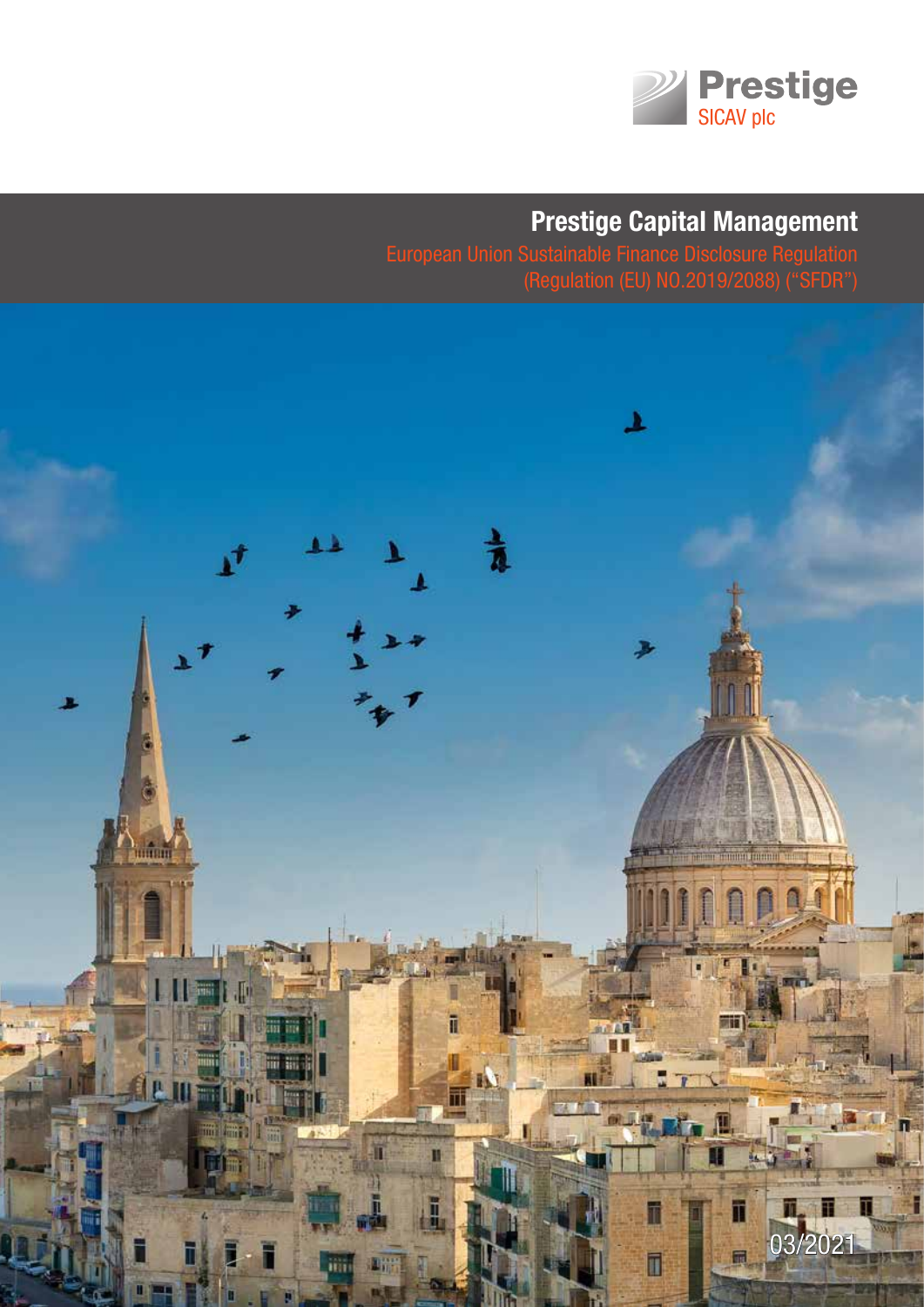

# **EUROPEAN UNION SUSTAINABLE FINANCE DISCLOSURE REGULATION (REGULATION (EU) NO.2019/2088) ("SFDR")**

The Disclosure contained herein relates to the Investment Fund ("the AIF"), managed by Prestige capital Management limited ("the AIFM").

Prestige SICAV plc, in respect of sub-fund Multi Finance Opportunities ("MFO")

The Disclosure has been made in consideration of Articles  $6(1)$  and  $7(2)$  of the SFDR:

#### **Responsible and Sustainable Investing**

Our investment team strives to promote, where applicable and appropriate, the awareness and understanding of eSG considerations and integrate these into our investment decision making process and engagement efforts. As a result, and where appropriate, information on ESG factors and the related eSG risks are incorporated into our processes at an investment stage when undertaking due diligence on target investments of a particular asset class. Furthermore, and whenever possible, an assessment is also carried out in terms of the potential financial impact in the long-term.

When undertaking the ESG analysis, we will seek to obtain information from a variety of sources, including, but not limited to:

- i. the target company itself;
- ii. third party specialist data providers:
- iii. brokers; and
- iv. academics.

We have adopted various approaches to integrate the consideration of environmental, social and governance (ESG) factors into our investment decision-making process:

#### **Investment Objectives**

Prestige SIcav plc in respect of sub-fund Multi Finance Opportunities ("MFO"):

The investment objective of the Prestige SICAV plc, sub-fund Multi Finance Opportunities, is to achieve long-term capital growth by investing in investment finance, factoring, lending and leasing globally. The investment policy is primarily focused on investments in other fund vehicles (whether or not structured through special purpose vehicles (the SPVs)). The Sub-Fund may invest through different corporate structures. accordingly, an investment may be routed through SPvs rather than made directly by the Sub-Fund. Based on the Fund's investment objective, the aIFM has decided that sustainability risks are not relevant for the purpose of the assessment required under Article 6(1) of the SFDR considering that the Fund's investment objectives do not pursue ESG goals.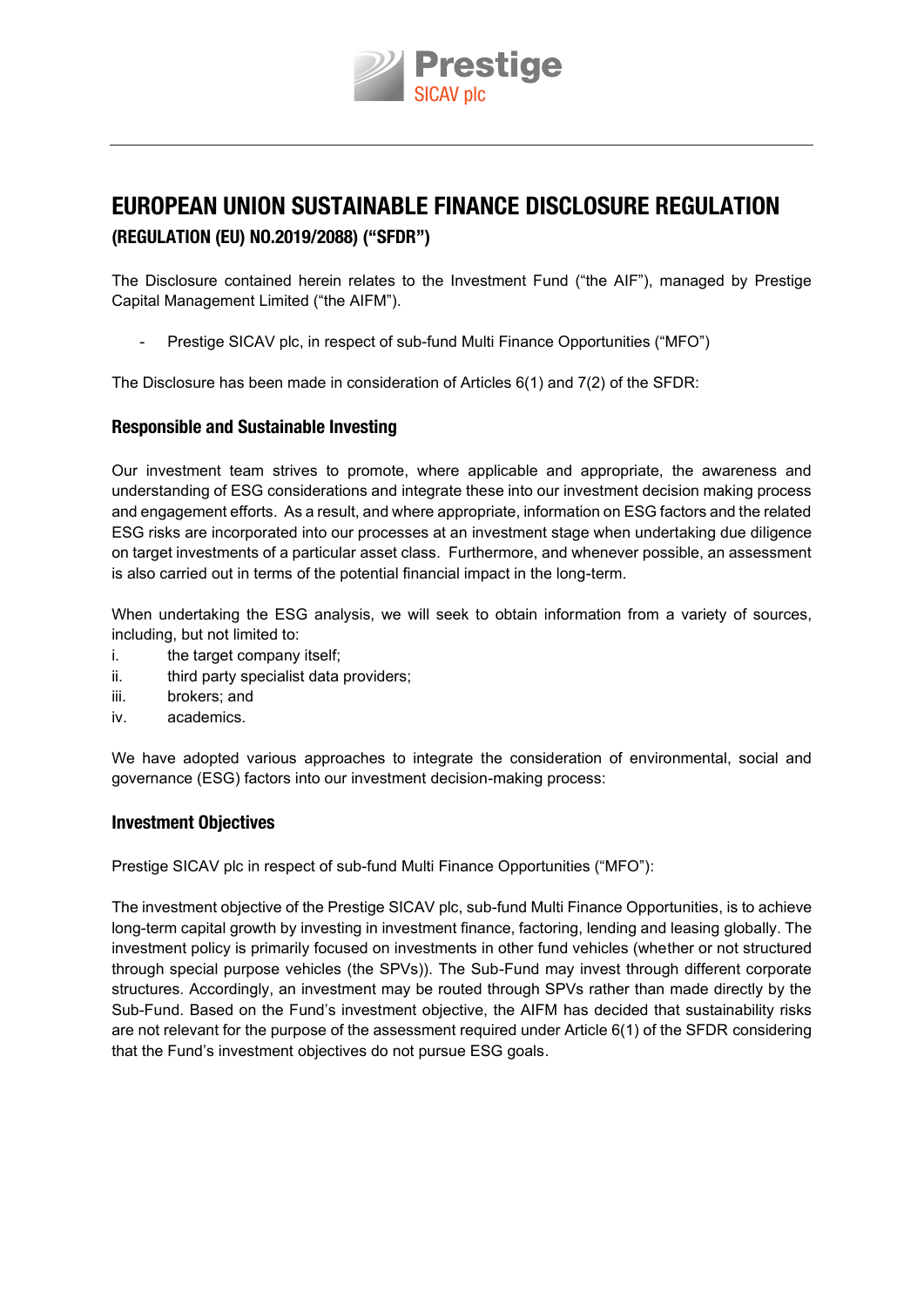

#### **Integration**

Where EFO is concerned, and based on the Fund's investment objective which notably targets many projects which by nature provide a ready source of clean energy to the United Kingdom energy infrastructure benefitting amongst others farming and rural communities and the economy more generally, the aIFM has decided to consider principal adverse impacts of investment decisions in respect of the Fund on sustainability factors and to integrate qualitative sustainability risks into the AIFM's investment decisions

We conduct proprietary, detailed research to understand the long-term sustainability of earnings and the risk profile of an asset class. We also adopt a pragmatic approach whereby information on eSG factors is integrated into established investment assessment processes. We do not have separate ESG focused processes and do not automatically exclude investments in a particular asset class purely on ESG grounds if we feel that such ESG risks do not necessarily pose a financial risk in the long term.

#### **Negative and positive screening**

We will actively engage with our counterparties to understand whether they have concerns about specific activities and / or industries in order to maintain such exclusions on an on-going basis.

We also screen target companies / products that promote and provide solutions that are consistent with eSG factors and aims at including such products in the portfolios that we manage and positively recommend such products on an on-going basis.

#### **Exclusions**

We will not knowingly invest in companies involved in the following activities:

- arms manufacturing;
- manufacture of tobacco;
- hard spirits:
- qambling; and
- genetically modified organisms.

We assess these types of investments on a case-by-case basis and any potential for indirect exposure is carefully considered and factored into investment selection.

#### **Principal Adverse Impacts**

We undertake an assessment of the Principal Adverse Impacts ("PAIs") of our decisions on ESG Factors. PAIs are those impacts arising from a particular decision taken that will eventually have a negative effect on ESG Factors.

Where the PaI cannot possibly be determined due to insufficient disclosure or lack of tangible data, we will actively engage with the target company in question and should no commitment be made by the latter to mitigate the PaI, this matter will be factored into the decision-making process.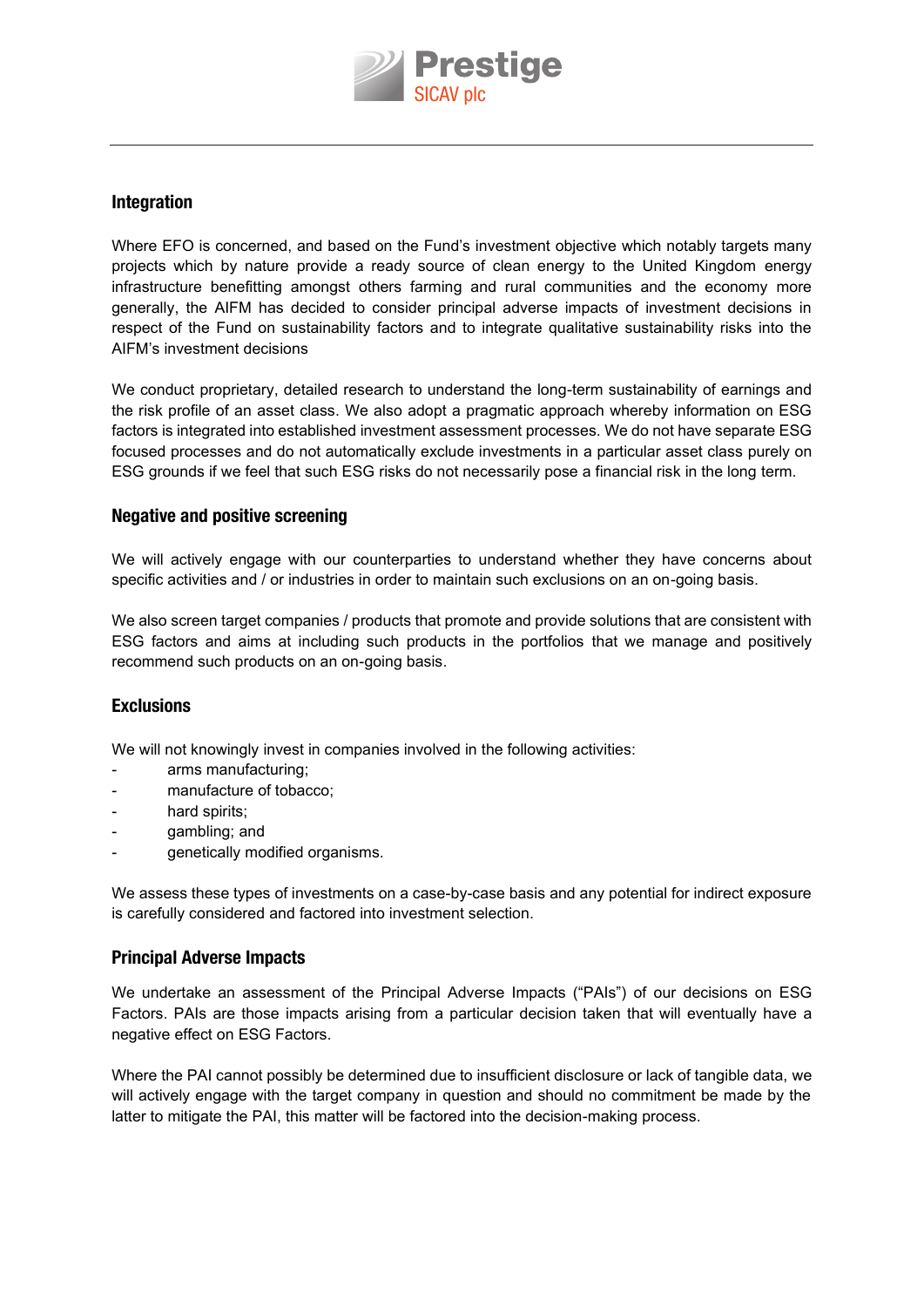

#### **Alignment of Remuneration Policy with sustainability investments**

In line with our Remuneration Policy, no variable remuneration is paid to our staff unless it is determined to be justified following a performance assessment based on quantitative (financial) as well as qualitative (non-financial) criteria.

Due to this very limited impact on the risk-profile of our clients, as well as the nature of our business, we deem that there is no risk of misalignment with the integration of the sustainability risks in our investment decision making process with respect to our clients. as such, we believe that our existing structures are sufficient to prevent excessive risk taking in respect of sustainability risks.

For further information please contact:

- e: info@prestigefunds.com
- $T:$  +44 (0) 203 178 4055

INVESTMENT MANAGEMENT & ADMINISTRATION SERVICES

## **Prestige Capital Management Limited**

Registered Office: Victoria Building, 3<sup>rd</sup> Floor, Triq L-Ghenieq c/w 21<sup>st</sup> September Avenue, Naxxar, Malta

- e: info@prestigefunds.com (Marketing)
- E: info@prestigecapitalmanagement.com.mt (Operations)

**www.prestigecapitalmanagement.com.mt**